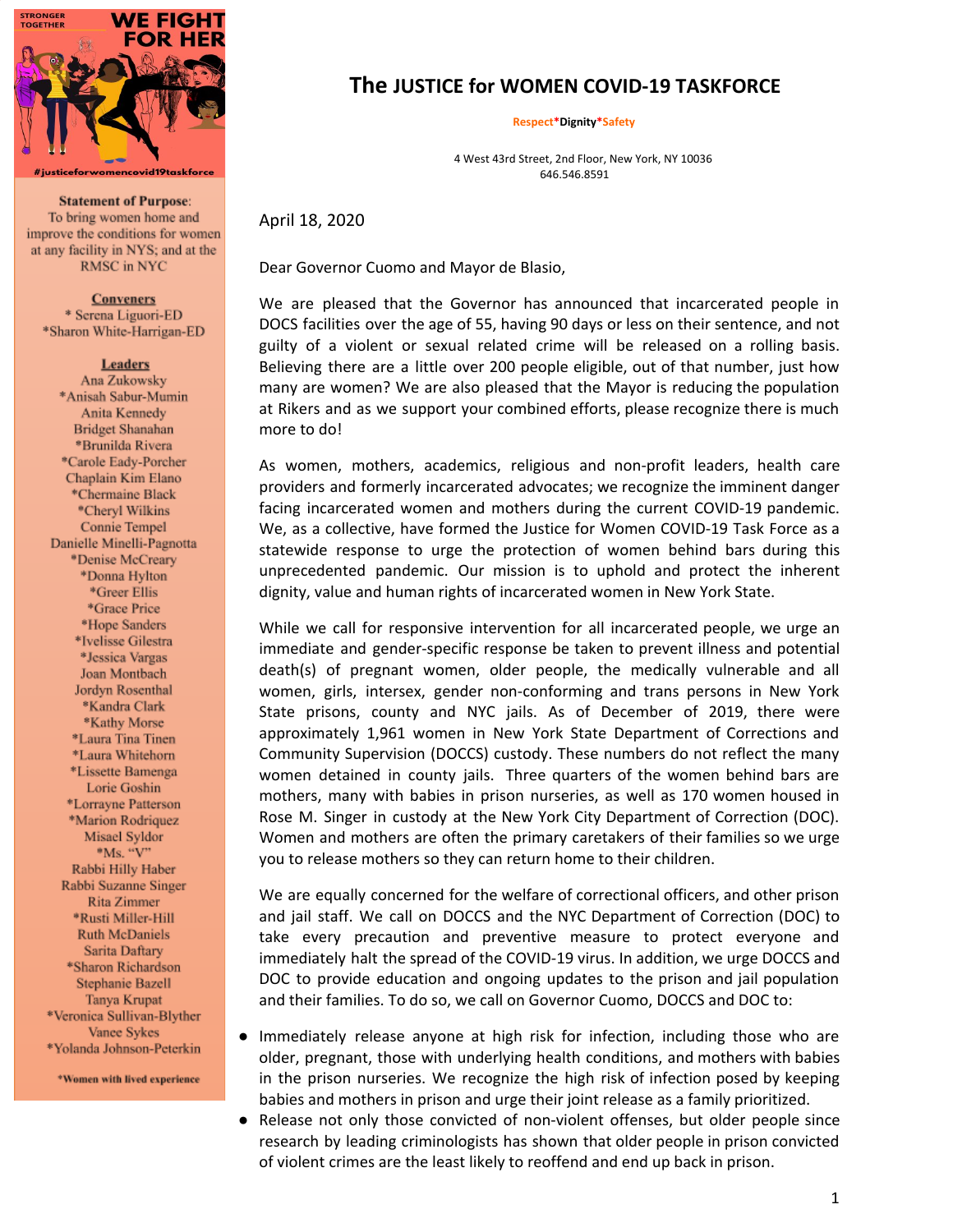- Immediately release those held on technical parole violations, all incarcerated people who have been granted clemency, and those within a year of their release date. While DOCCS and DOC have stated that they will release some individuals who qualify for release, this has not been done expediently and has resulted in several deaths.
- End solitary confinement for all women and all people. Immediately release all people from all forms of solitary confinement, stop sending people to solitary confinement for any punitive or other reasons, stop using SHU, keeplock, lockdowns or any other forms of solitary as a response to people reporting symptoms and more generally to the virus.
- Release all women to the least restrictive environment possible. Any person who can be moved to community supervision should be. These environments must adhere to Center for Disease Control (CDC) guidelines. All those returning to the community must have a discharge and treatment plan, including medical and housing resources provided by DOCCS and DOC.
- End solitary confinement for all women and all people. Immediately release all people from all forms of solitary confinement, stop sending people to solitary confinement for any punitive or other reasons, stop using SHU, keeplock, lockdowns or any other forms of solitary as a response to people reporting symptoms and more generally to the virus.
- Award clemency for women who have applied for consideration.
- Create clear and transparent procedures to protect the women inside medically. All procedures should be clearly outlined and shared in postings in each dorm and unit. The process for handling an incarcerated woman exhibiting COVID-19 symptoms or been exposed to it must be shared widely. Incarcerated women must receive testing, humane medical treatment, and adequate nutrition.
- Provide public dissemination of the 7 precautions being taken to prevent the spread of COVID-19, the number of current infections, and the demographic breakdown of the population. DOCCS and DOC must be clear that there will be no punishment or SHU time given to any incarcerated person quarantined due to potential contraction of COVID19.
- Provide free telecommunications while family visits are suspended. Make telephone calls, emails, and any other communications free and accessible ensuring women maintain family ties, which are especially important while visitation is not an option.
- Appoint a family liaison in each facility for families to call and receive information about the status of their incarcerated loved one.

Women in prison been long ignored - often referred to as the "invisible population." We, many of us formerly incarcerated women, hear state and city executives assure the public that no life is expendable. Yet the plight of incarcerated women, our sisters, goes unseen and unheard. Public health experts have repeatedly stated that people in jails and prison must be released, as has successfully been done in other nations and states without any threat to public safety.

To aid in this effort, we as a task force stand ready to provide housing, reentry and transitional service assistance to all released women, in the capacity, we are able to do so. We still urge immediate action to ensure all justice-impacted women, mothers and babies not be left behind during this pandemic to die or suffer needlessly. Again, as we support your efforts, please recognize there is much more to do!

Please contact the **Justice for Women COVID-19 Task Force** conveners, **Serena Liguori**, New Hour for Women & Children –LI Executive Director at: [sliguori@newhourli.org](mailto:sliguori@newhourli.org) and **Sharon White-Harrigan** Women's Community Justice Association Executive Director at: [sharon@wcja.org](mailto:sharon@wcja.org) and **Rita Zimmer** HousingPlus Executive Director at: [rita@housingplusnyc.org](mailto:directorrita@housingplusnyc.org).

Respectfully,

.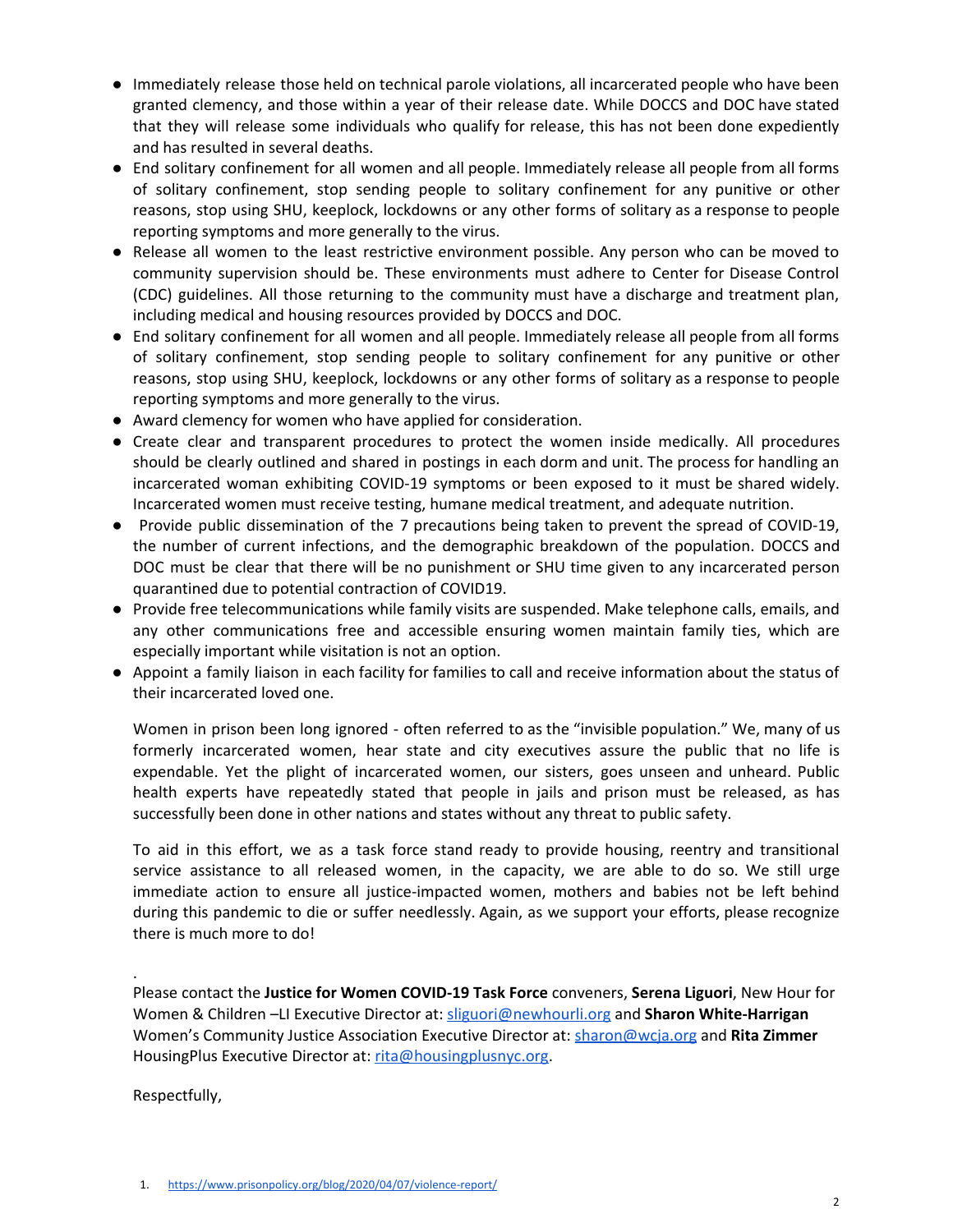### **The Justice for Women COVID-19 Task Force**

### CC:

Acting Commissioner Annucci Commissioner Cynthia Brann Jeremy Shockett, Deputy Secretary of Public Safety, Office of Governor Andrew Cuomo Cal M. Whiting, Policy Advisory for Public Safety John Morely, MD, Deputy Commissioner NYS DOCCS, Chief Medical Officer Corrections and Community Supervision Superintendent Ross MacDonald, Chief Medical Officer for Correctional Health Services Elizabeth Glazer, Director of the Mayor's Office of Criminal Justice Superintendent Bartlett Superintendent Lamanna Superintendent Mitchell 'Voyd Superintendent Squiref

### **Organizational Signators in Support:**

| A Little Piece Of Light             | Center for Community Alternatives    | Darfur People's Assn of NY           |
|-------------------------------------|--------------------------------------|--------------------------------------|
| <b>Abortion Care Network</b>        | Center for Constitutional Rights     | <b>Decarcerate Tompkins County</b>   |
| Advocacy and Research on            | <b>Center for Disability Rights</b>  | Disability and Civil Rights Clinic,  |
| Reproductive Wellness of            | Center for Justice, Columbia         | Brooklyn Law School                  |
| Incarcerated People, Johns Hopkins  | Columbia University                  | Drama Club NYC                       |
| <b>School of Medicine</b>           |                                      |                                      |
| Alden March Bioethics Institute,    | Children's Haven: A Place of Healing | Drug Policy Alliance                 |
| <b>Albany Medical College</b>       | & Hope, Inc.                         | Educate Don't Incarcerate            |
| Alliance for Families for Justice   | <b>Circle of Brothers</b>            | <b>Exodus Transitional Community</b> |
| <b>Artivist Entertainment</b>       | <b>Citizen Action of New York</b>    | <b>Fines and Fees Justice Center</b> |
| <b>Baldwin Wallace University</b>   | Close Rosie's                        | <b>Forward Justice</b>               |
| <b>Birth Beyond Bars</b>            | <b>Coalition for Women Prisoners</b> | FWD.us                               |
|                                     | Code Cooperative                     | <b>Gifted Community Services Inc</b> |
| Breaking the Chains of Your Mind    | <b>Collective Speakers</b>           | Hands of Hope Outreach Ministries,   |
| <b>Bronx Community Board 9</b>      | College and Community Fellowship     | INC.                                 |
| <b>Brooklyn Defender Services</b>   | <b>College Gateway</b>               | Harry Joe Brown, Jr. Foundation      |
| Brooklyn Law School Criminal        | Create Forward                       | HALT Solitary, CAIC                  |
| Defense & Advocacy Clinic           |                                      | <b>Healing Communities Network</b>   |
| Campaign for the Fair Sentencing of | <b>CUNY Freedom Prep</b>             |                                      |
| Youth                               | D4Entertainment                      |                                      |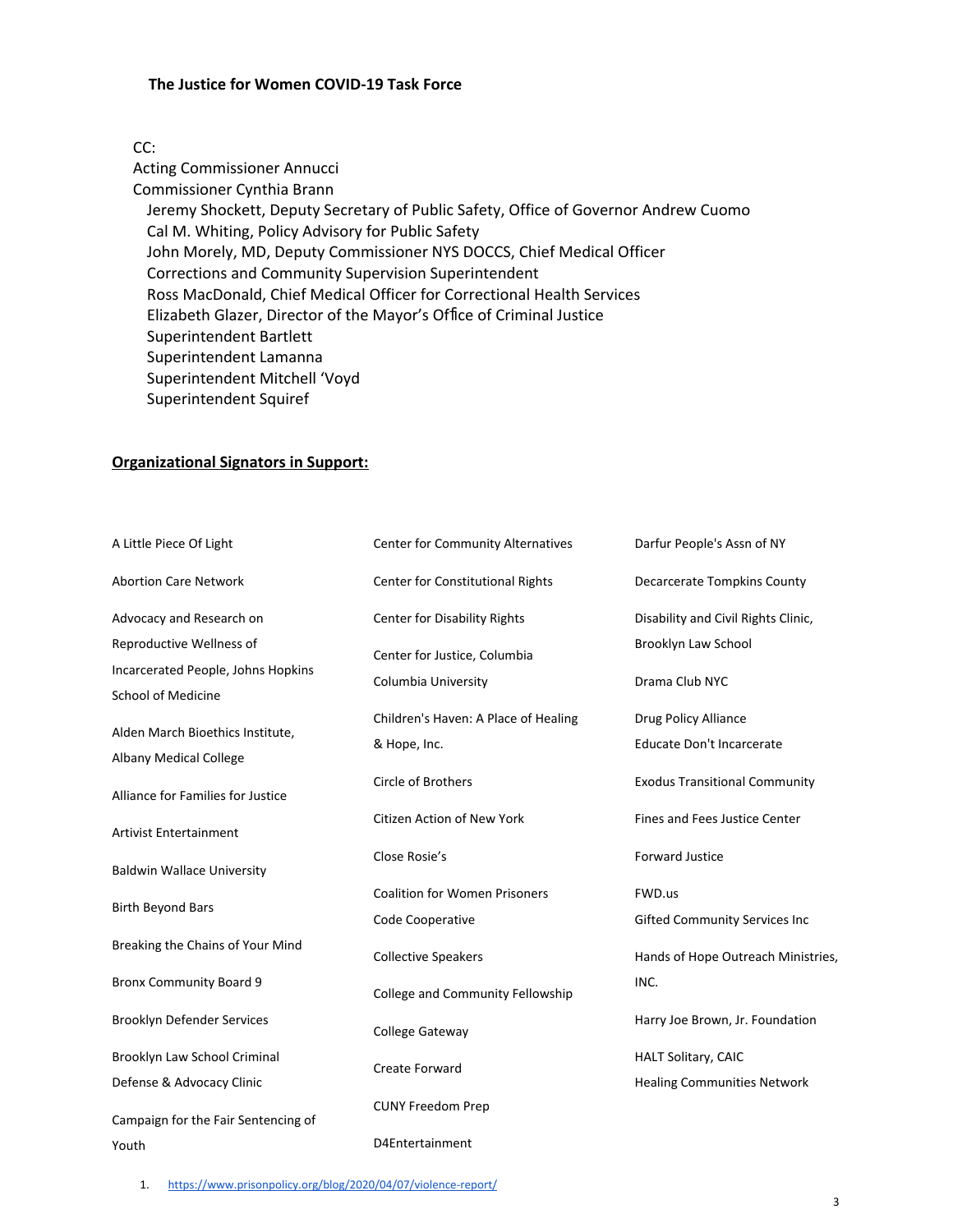Health in Justice Action Lab, Northeastern University School of Law Hour Children HousingPlus Hunter Bellevue School of Nursing Immigrant Defense Project Ithaca Prisoner Justice Network Jobs For Life Justice League JustLeadershipUSA Legal Empowerment and Advocacy Hub LI Poor People's Campaign: A National Call for Moral Revival Los Angeles Centers for Alcohol and Drug Abuse Media Projects Inc. Movement for Family Power National Action Network New Beginnings Reentry Services, Inc. New Hour for Women & Children –  $\mathbf{L}$ New York Communities for Change NYU Law School Prison Reform and Education Project Office of Council Member Helen Rosenthal Osborne Association

Parole Preparation Project Participatory Defense Durham Peer Network Of New York Prison Education Project, Washington University in St. Louis Prison Studies Project Providence House Pure Legacee inc. Rebuilding Independence My Style Reentry Rocks Release Aging People in Prison/RAPP Resilience OC Rich Family Ministries and PDMNOLA Rising Ground, Inc. Robert F. Kennedy Human Rights Rockland Coalition to End the New Jim Crow Rockland Prison Justice Project Sankofa SCORES, LLC Second Chance Reentry Silent Cry Inc Sills Family Foundation Sisters of St. Joseph Social Justice Action of St. Boniface Temple Beth El

The Bronx Defenders The Bronx Learning Lounge The National Council for Incarcerated and Formerly Incarcerated Women and Girls The New York Initiative for Children of Incarcerated Parents The New York Women's Foundation The Public Science Project The Real Cost of Prisons Project The Rockland Coalition to End the New Jim Crow The Tadini House The Talking Drum Incorporated Unchained Scholars Unitarian Universalist Congregation of the South Fork United Methodist Women National **Office** University of Denver University of Kansas V-Day/One Billion Rising Visionary V VOCAL-NY We Are Better Together Warren Daniel Hairston Project White Coats for Black Lives Women & Justice Project Women Transcending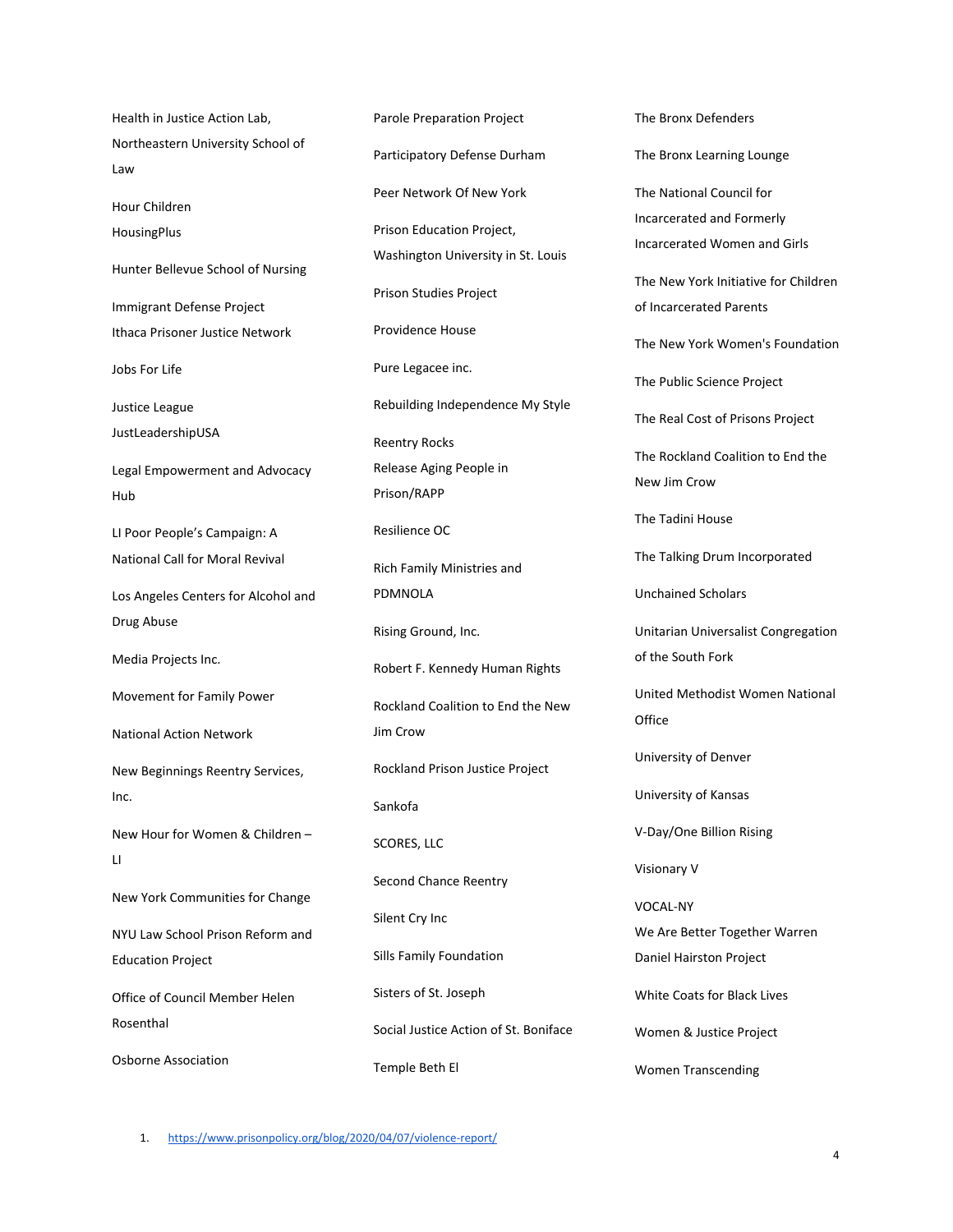Women's Community Justice Association

Women's Community Justice Project (WCJP)

Women's Prison Association

## **Individuals Signators In Support :**

| Al Brooks               | <b>Beatrice Lozada</b>        | <b>Donald Curtis</b>      |
|-------------------------|-------------------------------|---------------------------|
| Alex Qin                | <b>Beth Meredith</b>          | Connie Tempel             |
| <b>Alexander Brooks</b> | <b>Betty Chin</b>             | Craig Schwalbe            |
| Alexandra Bonagura      | Beverly John                  | Cynthia Salzman Mondell   |
| Alexis Moh              | <b>Bianca Valle</b>           | Dan McKeon                |
| Allison Hollihan        | <b>Bonnie Greaves</b>         | Dan Pearson               |
| Aloe Blacc              | Briana Gangi                  | Danielle Donaphin         |
| Amanda Acevedo          | <b>Bridget Shanahan</b>       | Danielle Minelli Pagnotta |
| Andrea James            | <b>Britney Moreira</b>        | Dara Baldwin              |
| Andrea Suarez           | <b>Bryn Magnus</b>            | Darlene DiFrischia        |
| Andy Dukeshire          | Caitlin Cahill                | Darlene Jackson           |
| Anita Kennedy           | Carole Eady-Porcher           | Dave George               |
| Ann Brameier            | Carolyn Sufrin                | Deborah Arthur            |
| Anne Patterson          | Cassady Fendlay               | Deena Daughtry            |
| Assemblymember Linda B. | Catherine Jones               | Deirdre Sinnott           |
| Rosenthal               | <b>Catherine Nelson Brown</b> | <b>Denise Barnes</b>      |
| Assemblymember Alicia   | <b>Charlotte Austin</b>       | <b>Denise McCresry</b>    |
| Hyndman                 | <b>Chermaine Black</b>        | Devohn Phillips           |
| <b>Austin Oswald</b>    | Cheryl Wilkins                | Diana McHugh              |
| Aviva Kleinman          | Chiara Benetollo              | Dominique Pierce          |
| <b>Barat Ellman</b>     | Christina Holdredge           | Donna Goldsmith           |
| Barbara Treen, parole   | <b>Christine Jaselskis</b>    | Dr. Apryl Alexander       |
| commissioner (ret.)     | Cindi Katz                    | Dr. Breea Willingham      |
| <b>Barrie Tinen</b>     | <b>Diamond Lewis</b>          | Dr. Colleen Eren          |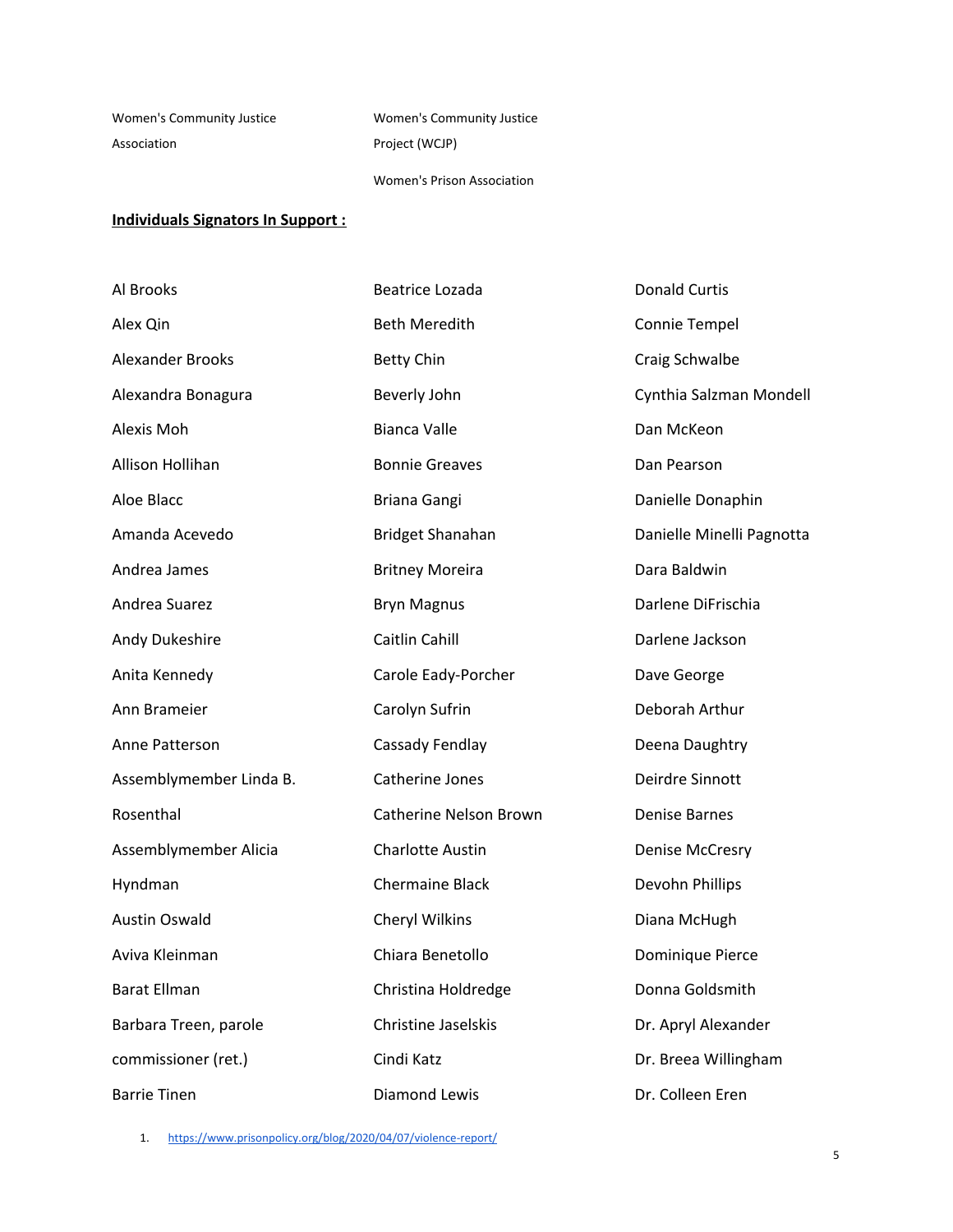| Dr. María Elena Torre   | Jenna Rieder           | Kelly Grace Price         |
|-------------------------|------------------------|---------------------------|
| Dulce Saavedra          | Jennifer Ayala         | Kelly J Williams          |
| Eileen Maher            | Jennifer Mancuso       | Kendra Bradner            |
| <b>Elaine Daly</b>      | Jeremiah Goulka        | <b>Kimberly Bliss</b>     |
| <b>Elizabeth Ross</b>   | Jessica Esposito       | Kimberly Q Johnson        |
| Elsie Jolade            | Jessica Vargas         | Kirsten Pickering         |
| <b>Emily Jones</b>      | Jhody Polk             | <b>Klarisse Torriente</b> |
| Erin Cloud              | Joan Montbach          | Laura "Tina" Tinen        |
| Erin George             | Joan Sakalas           | Laura J. Limuli           |
| Erin McCloskey          | Jodie Blum             | Laura McTighe             |
| Eugenia Williams        | Johanna Crane          | Laura Whitehorn           |
| Fabiola Quijano         | Jonathan Spear         | Lauren Reed               |
| Fran Gilmore            | Jordyn Rosenthal       | Le Anne Alexander         |
| Frances Buchinsky       | Jose Saldana           | Liliana Trafficante       |
| Georgean Arsons         | Josephine Cardamone    | Linda Agripino            |
| Gina Belafonte          | Josie Whittlesey       | Lisa Cowan                |
| Gina Sissoko            | Jovada Senhouse        | Lisha Cundari             |
| <b>Greer Ellis</b>      | Judith Kubran          | Liza Peterson             |
| Greg Hetmeyer           | <b>Judy Clark</b>      | Lois Ahrens               |
| Heidi Coleman           | Juli Kempner           | Lori Rodriguez            |
| Heidi De Leon           | Kaia Stern             | Lorie Goshin, PhD, RN     |
| Helen Rosenthal         | Kandra Clark           | Lorrayne Patterson        |
| Hope S. Sanders         | Kate Mogulescu         | Lucas Sanchez             |
| <b>Howard Rosenthal</b> | Kathleen Lynch Gaffney | M. Baum Tucci             |
| Ibrahim Zaman           | Kathy Boudin           | M. Smith                  |
| Jane Weckesser          | Kathy Morse            | Magella Decle             |
| Jasmin Borges           | Katie Schaffer         | Maggie Ferreira           |
| Jaya Vasandani          | Kayla Gerdes           | Marc Pessin               |
| Jayette Lansbury        | Keila Pulinario        | Marilyn Reyes             |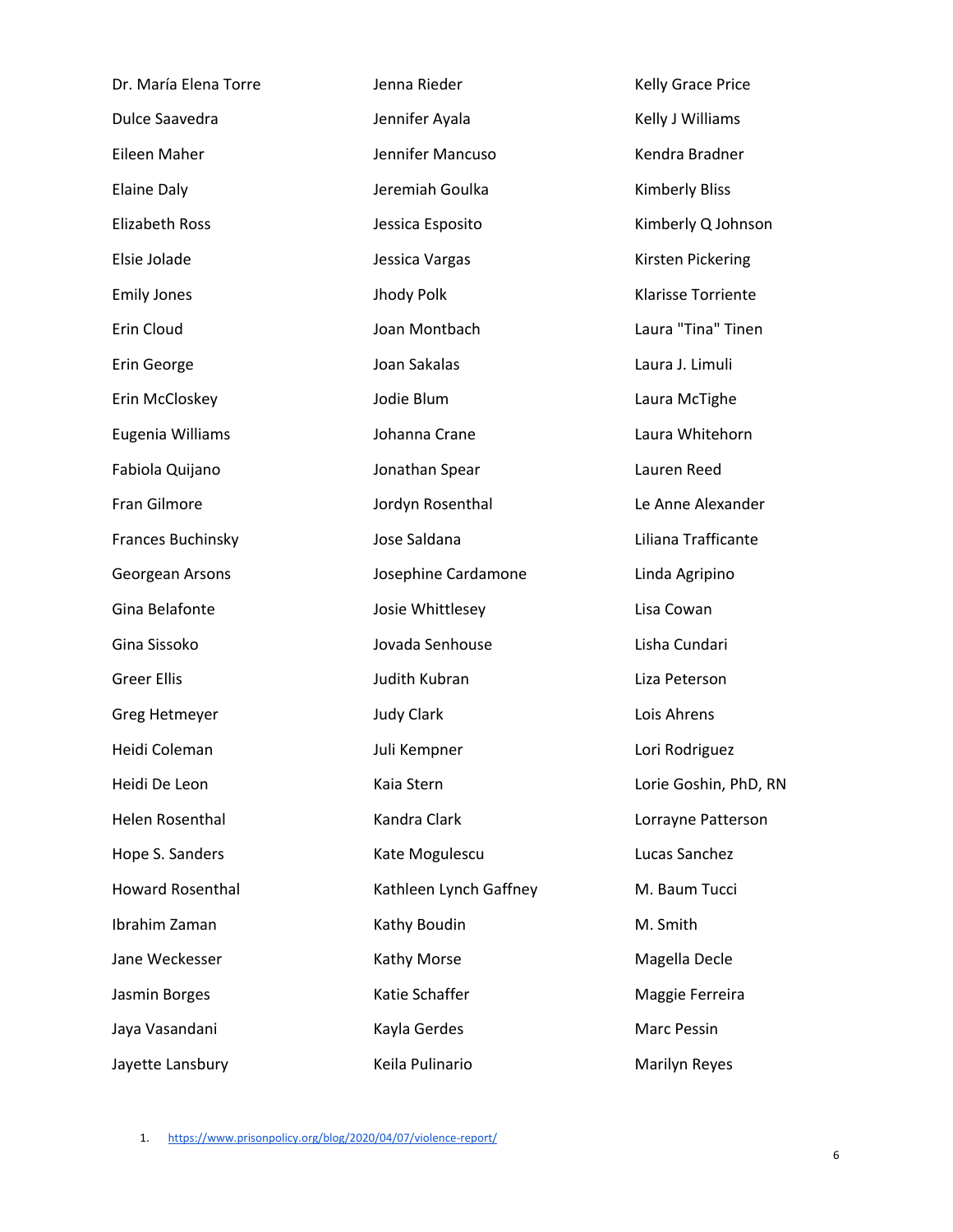| Mark McPhee                | <b>Pamely Neely</b>           | Sandra Langston             |
|----------------------------|-------------------------------|-----------------------------|
| Marlena Buggs              | Pat Dellatto, NP              | Sandy Figueroa              |
| Marlene Steele             | Patanjali de la Rocha         | Sara Bennett                |
| Mary Ellen Kramer          | Patricia Boone-Edgerton       | Sara Tempel                 |
| Mary-Louise Hildebrandt    | Longoni                       | Sarah Lorr                  |
| Megha Ramaswamy            | Patricia Zimmerman            | Sarah Simone                |
| Melissa Taylor             | Penelope Lillianna LillieMay- | Sarah Zeller-Berkman        |
| Michael Skolnik            | Garcia                        | Sarita Daftary              |
| Michele and Rob Reiner     | Penny Fujiko Willgerodt       | Serena Liguori              |
| Michelle Daniel (Jones)    | Peter Sills                   | Sharmaine Smith             |
| Michelle Fine              | Phyllis Chillingworth         | Sharon Richardson           |
| Michelle Lewin             | Piper Anderson                | Shawanna Vaughn             |
| Miea Walker, MSW           | Priscilla Carmona             | Shelby Henderson            |
| Mildred Lara               | Rabbi Suzanne Singer          | Sister Janet Kinney, CSJ    |
| Mindi Rosenthal            | <b>Rachael Mills</b>          | Sister Karen Burke, CSJ     |
| Minerva Pascual            | Rev. Donna Hylton             | Sister Tesa Fitzgerald, CSJ |
| Dr. Victoria A. Phillips - | Rev. Dr. Patricia A. Sealy    | Soffiyah Elijah             |
| Misaël Syldor              | Rev. Sharon White-Harrigan    | <b>Stacey Borde</b>         |
| Mishka Terplan             | Riki Drout                    | <b>Stacy Amador</b>         |
| Miyhosi Benton             | Rita Taddonio                 | <b>Stacy Bell McQuaide</b>  |
| Nahal Zamani               | Rita Zimmer                   | <b>Stacy Lyn Burnett</b>    |
| Nancy Hruska               | Robert Worlds                 | Stephanie Bazell            |
| Naquasia Pollard           | Robin McGinty                 | Stephanie Gilman            |
| Natasha Narayanan          | Robin Templeton               | Susan Celia Swan            |
| <b>Nathaniel Dawkins</b>   | Romy Reiner                   | Susan Karbiner              |
| Nicole C. Jones Young      | Russelle Miller-Hill          | Susan Rosenberg             |
| Nora Maetzener             | <b>Ruth McDaniels</b>         | Sydney Baker                |
| Olivia Hull                | Ruth Otoo                     | Tamar Kraft-Stolar          |
| Olivia McCheyne            | <b>Ruth Rollins</b>           | <b>Tanine Dugger</b>        |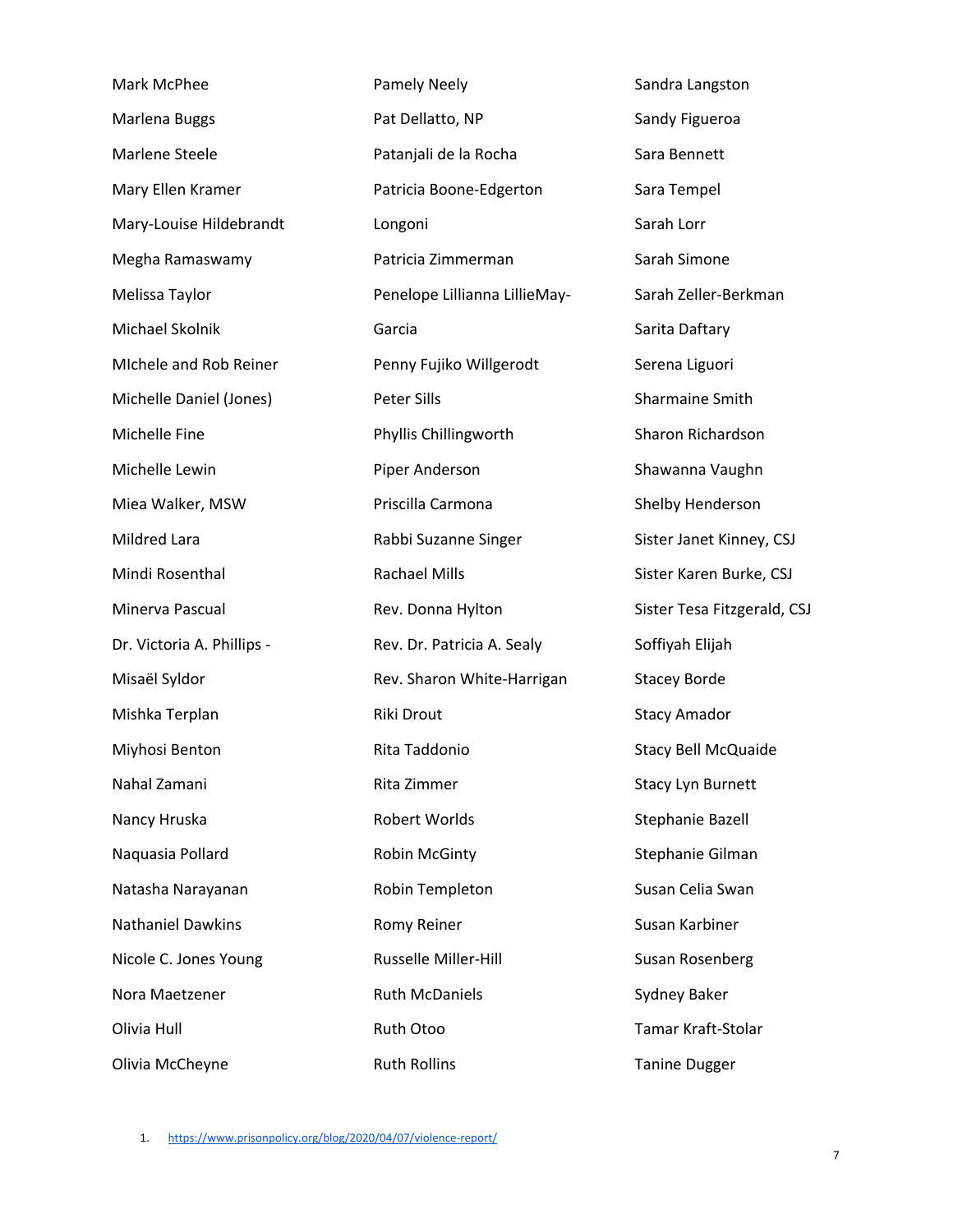| Tanya Friedman | Traci Bowman              | Willa Beckman     |
|----------------|---------------------------|-------------------|
| Tanya Krupat   | Veronica Sullivan-Blyther | Yara Bonifacio    |
| Tanya Pierce   | Victor Pate               | Zillah Eisenstein |
| Tia Fletcher   | Vivian Nixon              |                   |
| Tia Hassell    | <b>Wesley Caines</b>      |                   |